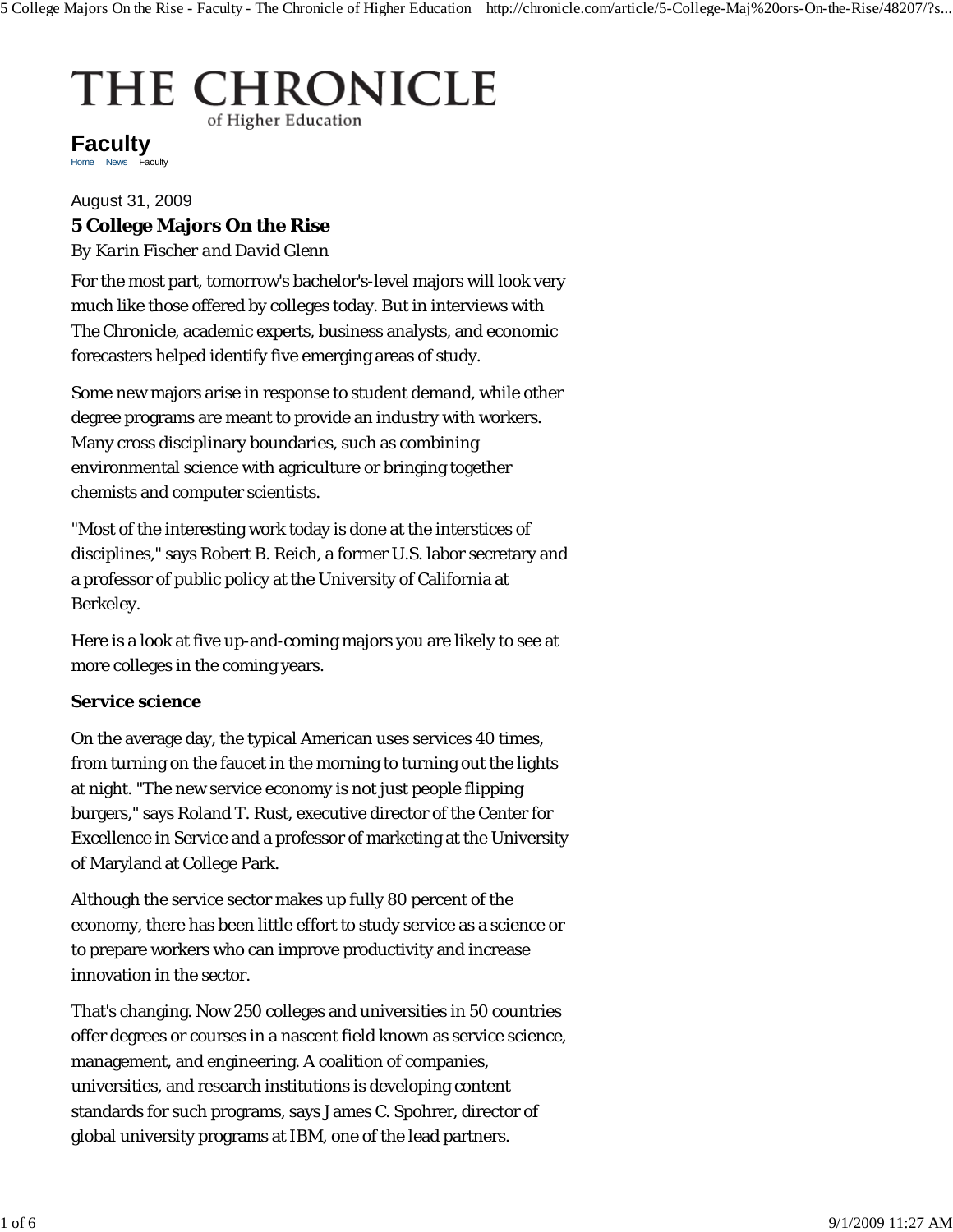So far, most of the offerings are at the graduate level. But a pair of undergraduate programs at U.S. institutions highlight two approaches to the study of service.

The University of Wisconsin-Stout's bachelor's of science in service management takes a business-centric tack. Students take courses in service operations, service marketing, and electronic services, says Joseph W. Holland, the program director, and typically go on to management-track jobs in fields such as finance, hospitality, and information technology.

Service-systems engineering at Michigan Technological University is more akin to industrial engineering, says Dana Johnson, an associate professor of operations management who teaches in the program, which focuses on service instead of on the production and manufacture of goods.

Graduates, the first of whom will earn their degrees next spring, could find ways to streamline emergency-room operations at hospitals, shorten lines at bank-teller windows or tollbooths, or improve the delivery of products worldwide. One of the biggest potential service-engineering challenges, says Amlan Mukherjee, an assistant professor of civil and environmental engineering, could come with the passage of health-care-reform legislation.

Mr. Spohrer, of IBM, argues that future programs need to more closely link the business and engineering approaches to service to prepare "deep problem solvers" who understand the economic, human, and technical dimensions of complex systems.

#### **Health informatics**

There are few attention grabbers like a pledge of \$19-billion.

That's the amount included in the economic-stimulus package passed this year to computerize every American's medical records by 2014. Some of the federal funds will go to doctors and hospitals, but a share will go to colleges to train health-care workers who will use the electronic databases.

"I talked to three programs just yesterday," says Claire Dixon-Lee, executive director of the Commission on Accreditation for Health Informatics and Information Management Education. The commission has accredited 270 programs, including 53 at the bachelor's level, and Ms. Dixon-Lee expects the number to rise to 300 by the year's end.

With the proliferation of degrees has come great variety in the curricula and even in what such course work is called, Ms.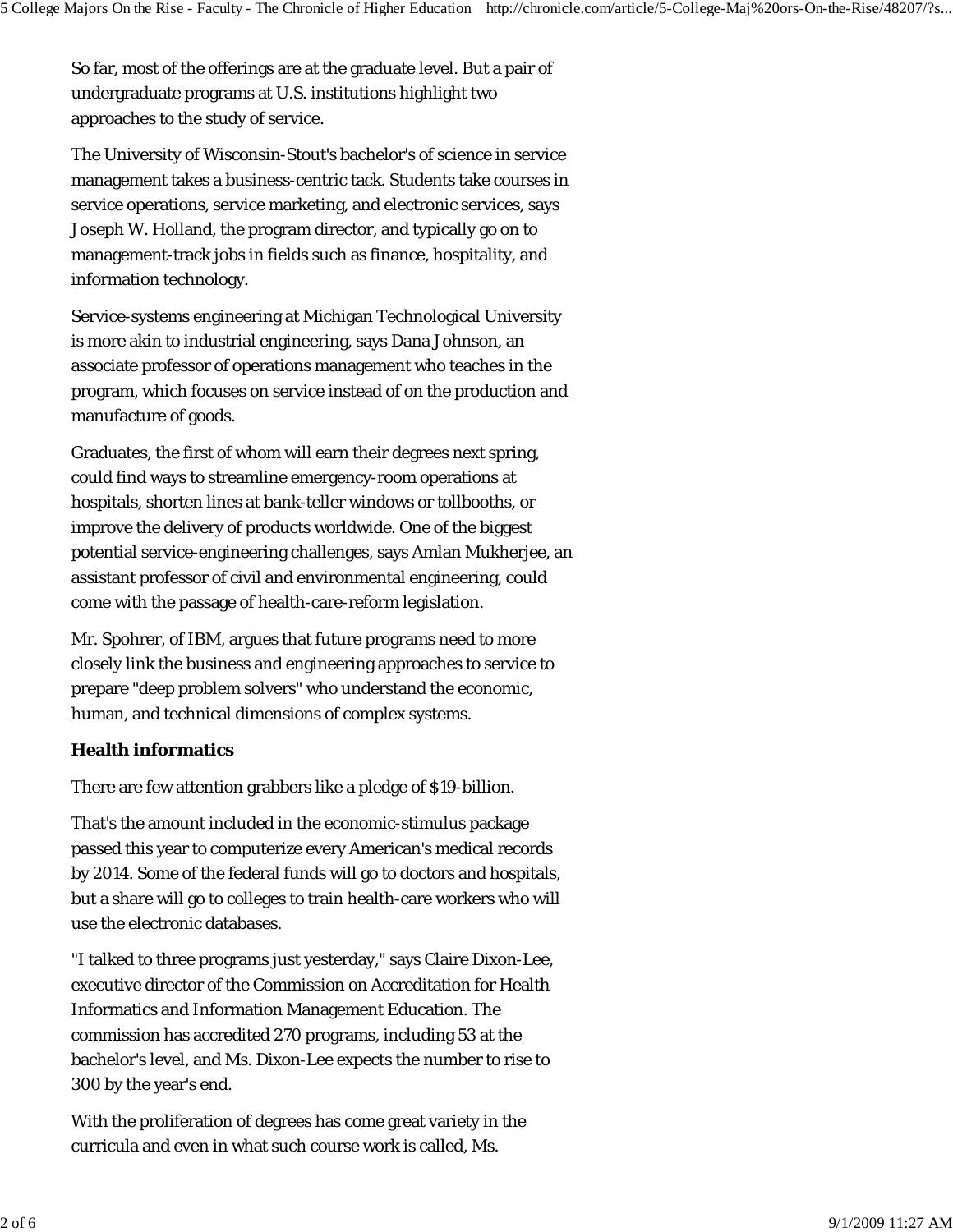Dixon-Lee says. Health-information management has been around for decades, with bachelor's-degree programs at institutions like East Carolina University that train medical-records administrators and librarians.

But the move to bring those records online has led to significant curricular changes. The digitization of medical information has spurred growth in data analytics. Walgreen's headquarters, near Chicago, employs eight people in health-data analysis, Ms. Dixon-Lee says.

David D. Potenziani, senior associate dean for planning, coordination, and administration at the University of North Carolina at Chapel Hill's School of Public Health, says he hears regularly from physicians and hospital directors who want to hire information-technology workers with a strong understanding of health-care delivery systems, and from public-health agencies who need specialists who can make sense of data, such as medicalreimbursement records, to ground policy recommendations. The university is considering what kind of health-informatics program it might offer.

"We're drowning in data," Mr. Potenziani says, "and we don't know we're wet yet."

## **Computational science**

What does the design of a potato chip have to do with weather forecasting? Both are products of computational science, the use of computer modeling and simulation to advance other fields.

Computational science is sometimes confused with computer science, says Robert E. Tuzun, an associate professor and chair of computational science at the State University of New York College at Brockport. But in computer science, the computer is the object of study, Mr. Tuzun says, while in computational science, the computer is the tool.

Meteorologists and atmospheric scientists use computer modeling to predict weather, study severe storms, and better understand climate change. In biology, computers are used to map the functions of different organs, learn about genetic abnormalities, and help conceive new medicines. Companies have used computational analysis to increase the absorbency of disposable diapers and to tweak the shape of potato chips so they drop into packages rather than fly off the conveyor belt.

"It's a modern way to solve problems," says Rubin H. Landau, emeritus professor of physics at Oregon State University, who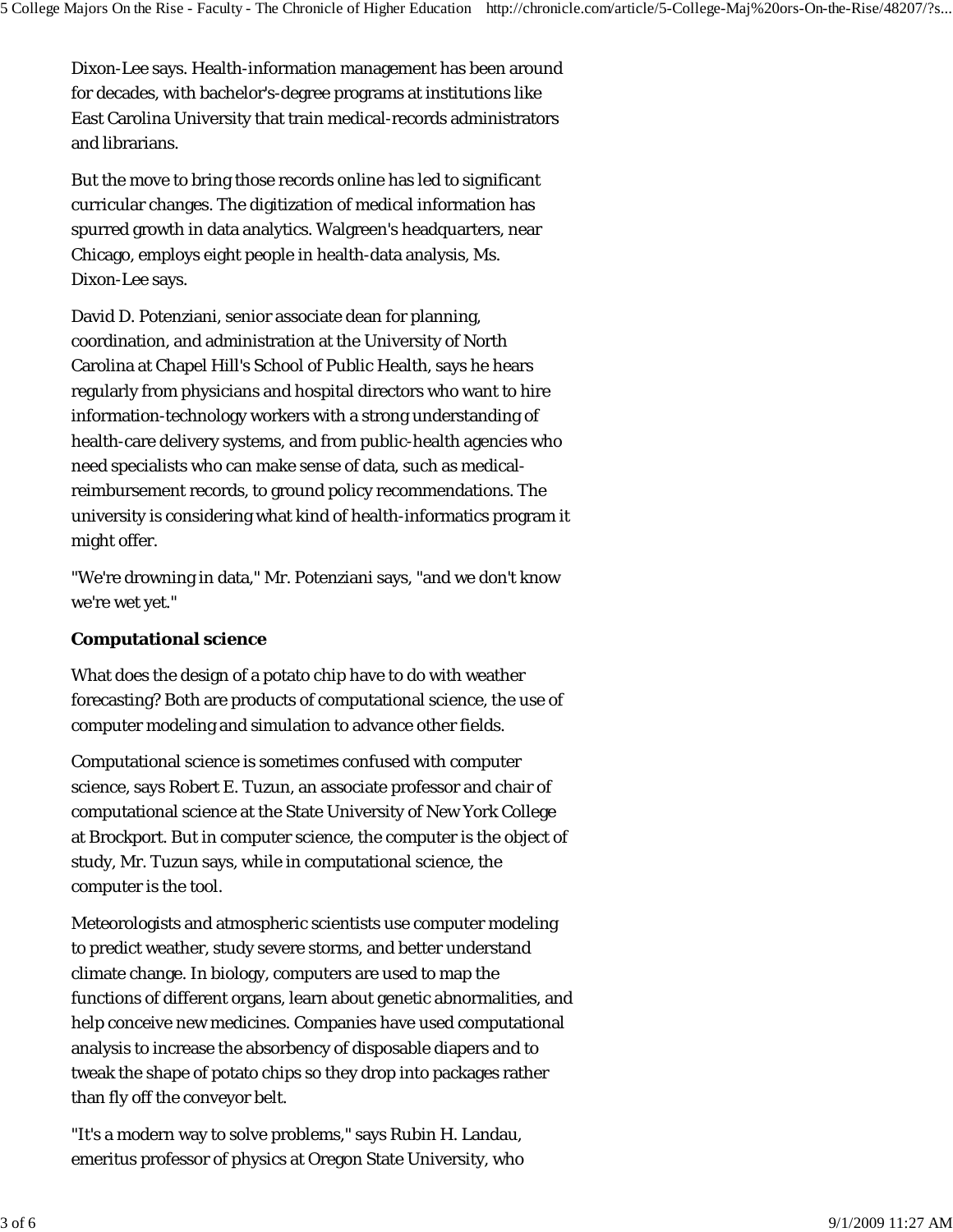started the computational-physics program there. (See article, Page A14.)

Programs typically include advanced mathematics, computer science, and simulation and modeling, along with courses in specific scientific fields, like chemistry or engineering. Indeed, a number of current undergraduate programs, like the one at Oregon State, are focused on particular fields of study or are offered as concentrations or minors.

#### **Sustainability**

Colleges across the country have embraced sustainability, seeking to make their campuses more environmentally friendly. Now, spurred in large part by student demand, colleges are greening their curriculum, too: Some 70 institutions have sustainability-related academic programs, according to the Association for the Advancement of Sustainability in Higher Education.

There is no single approach to a sustainability degree, says Julian Dautremont-Smith, the group's associate director. Some colleges have married sustainability studies with traditional liberal-arts majors, like economics, while others have developed green architecture and business degrees. Still other institutions prepare graduates to become sustainability scientists or environmental professionals. And beginning last fall, students at the University of New Hampshire can enroll in an undergraduate program in ecogastronomy, combining the fields of sustainable agriculture, hospitality, and nutrition.

The federal government has also gotten involved. This spring NASA awarded \$6.4-million in climate-change-education grants to highereducation groups, as well as elementary and secondary educators, that make use of the agency's earth-science data and resources. One recipient, the National Council for Science and the Environment, a nonprofit group, is crafting a virtual tool chest of lesson plans and resources for colleges interested in teaching about climate change.

At Unity College, in Maine, the three-year-old program in sustainability design and technology has a practical bent. "We didn't want to take an ivory-tower approach," says Michael (Mick) Womersley, the program's coordinator and an associate professor of human ecology. "We focused on jobs that are being hired for, now."

The major is heavy on applied skills, like learning how to assess the feasibility of installing wind turbines, and is grounded by a core of physics, biology, and math. Mr. Womersley expects that his students—he has 12—will go on to become energy auditors,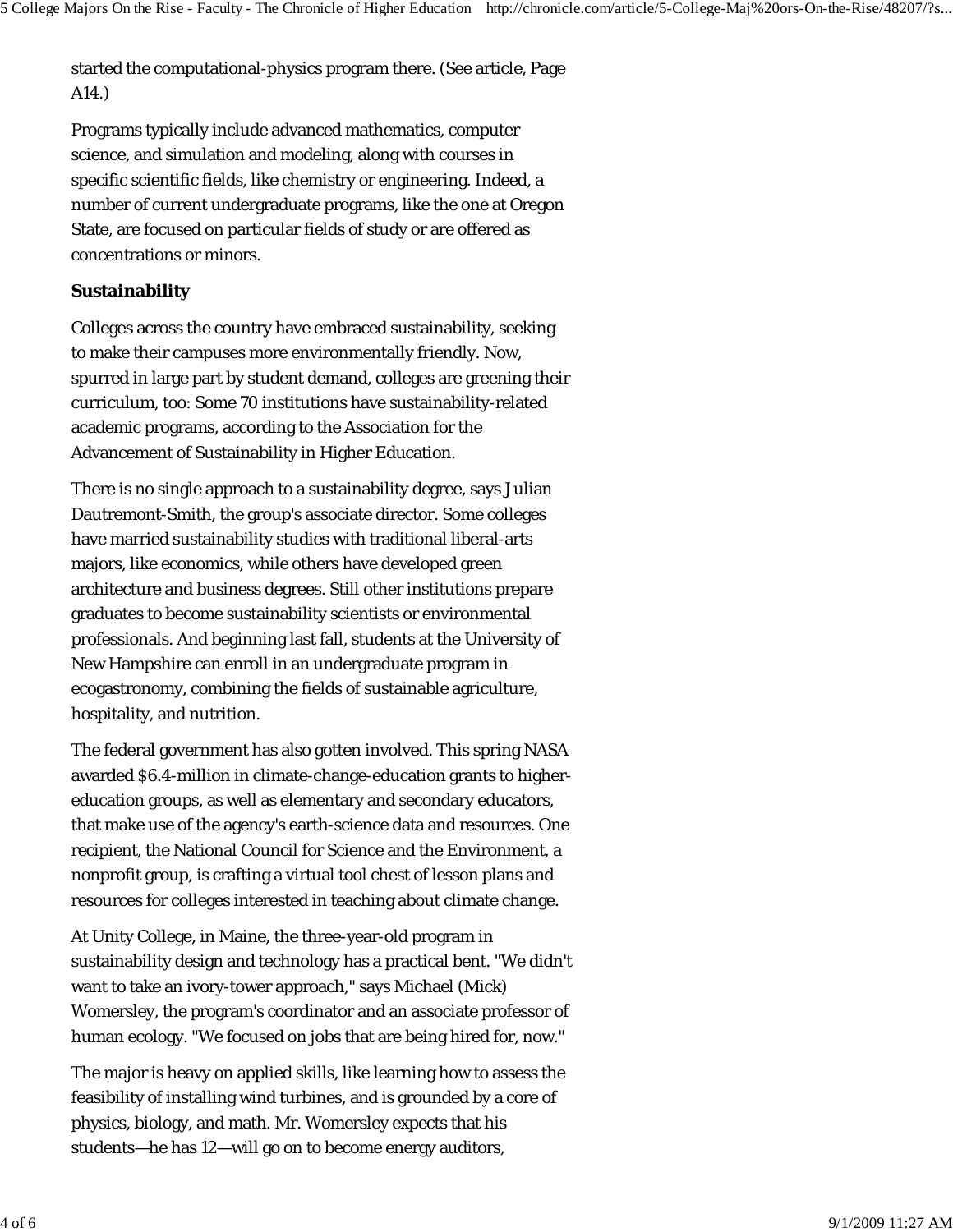environmental-compliance officers, and sustainability coordinators, as well as enrolling in related graduate programs.

#### **Public health**

In a 1987 essay titled "Epidemiology as a Liberal Art," David W. Fraser, who was then president of Swarthmore College, argued that the study of public health offered an ideal way to teach about medicine in an undergraduate setting.

Two decades later, Mr. Fraser's essay seems prophetic. At least a dozen institutions have recently created undergraduate publichealth majors. (Some of these, including fledgling programs at Yale University and the University of Virginia, are five-year hybrids that lead to both a bachelor's and a master's degree in public health.) Between 2003 and 2007, the number of bachelor's degrees awarded in public health doubled, increasing from 1,322 to 2,639.

"What I like about this major is that it will give me the science background I need to go into almost any health field," says Sarah D. Ali, a junior in the University of South Carolina's bachelorof-science program in public health, which enrolled its first students in 2008. (See article, below.)

The major will almost certainly continue to expand. But there may be a natural ceiling on its growth, says Richard K. Riegelman, a professor of epidemiology at George Washington University. Dr. Riegelman is a prominent advocate of undergraduate public-health education. His enthusiasm, however, focuses on minors and concentrations in public health, which have exploded recently. At least 100 institutions now offer such minors, according to a 2008 survey by the Association of American Colleges and Universities.

"The major itself is trickier," Dr. Riegelman says. "Institutions without graduate programs in public health generally don't have the infrastructure to support a major. … And there still isn't a solid sense of how to articulate course requirements between the undergraduate majors and M.P.H. programs." (The master's-level programs generally require upper-level courses in statistics, public policy, and research methods that go beyond anything in the undergraduate majors.)

But G. Thomas Chandler, dean of public health at South Carolina, says he expects such programs will continue to sprout. "Our undergraduate courses are very well subscribed," he says, "and I've gotten a lot of positive feedback from students. They see public health as something relevant. And the national health-care debate has helped us immensely."